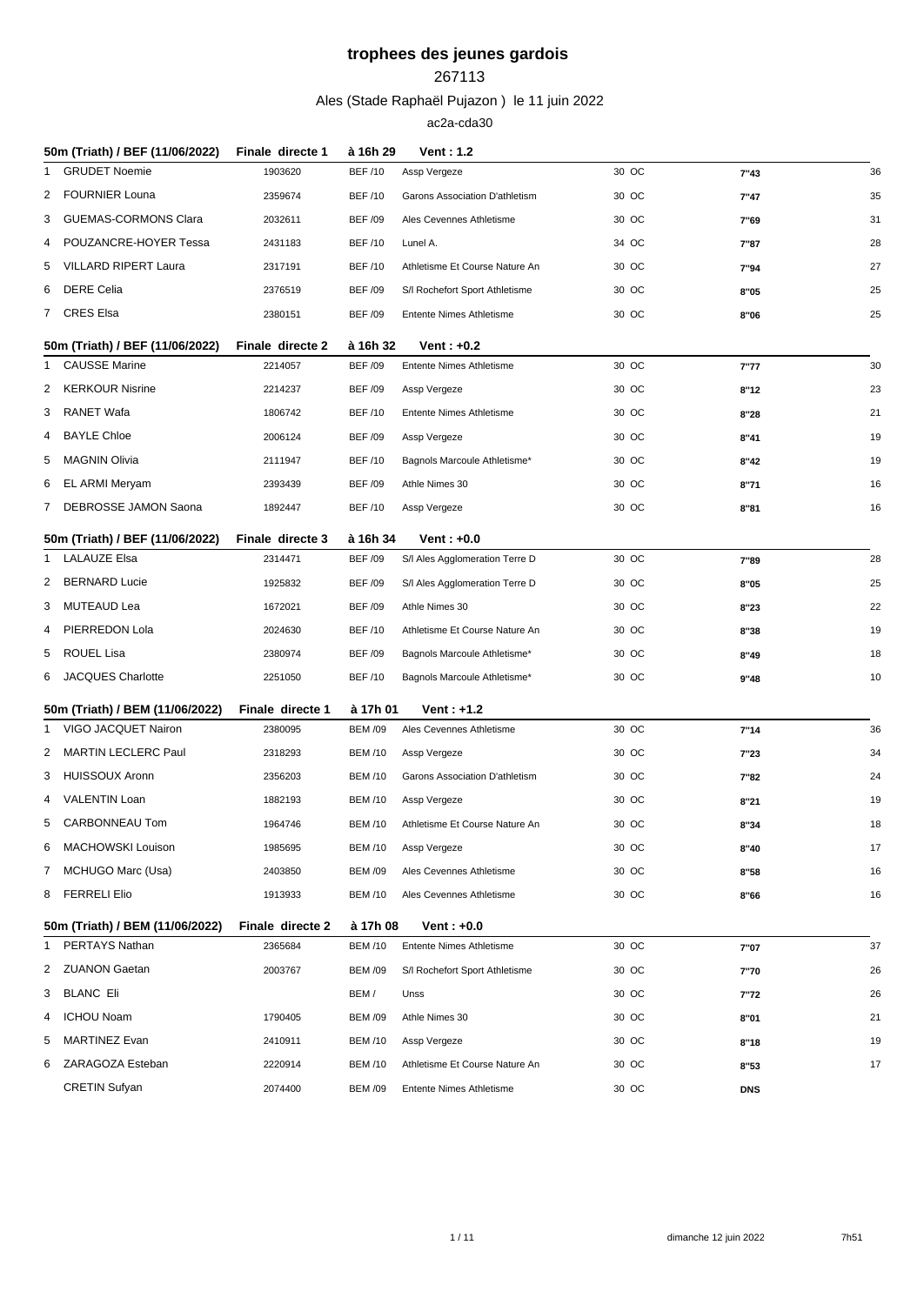#### 

Ales (Stade Raphaël Pujazon ) le 11 juin 2022

|   | 80m (Triath) / MIF (11/06/2022) | Finale directe 1 | à 17h 27       | Vent : +0.0                     |       |       |                |
|---|---------------------------------|------------------|----------------|---------------------------------|-------|-------|----------------|
| 1 | <b>BOUOPDA ZOCK Lucie</b>       | 1599131          | MIF /08        | <b>Entente Nimes Athletisme</b> | 30 OC | 10"52 | 36             |
| 2 | <b>COISNE Naelle</b>            | 1811765          | MIF /08        | Athle Nimes 30                  | 30 OC | 10"83 | 32             |
| 3 | RAYNAUD Estelle                 | 1843904          | MIF /07        | Ca Pezenas                      | 34 OC | 11"05 | 28             |
| 4 | <b>LIABEUF Loeva</b>            | 2189264          | MIF /08        | Athle Nimes 30                  | 30 OC | 11"11 | 28             |
| 5 | RANET Aya                       | 1806736          | MIF /08        | Entente Nimes Athletisme        | 30 OC | 11"73 | 19             |
| 6 | <b>GUIN Rukia</b>               | 1698635          | MIF /08        | S/I Rochefort Sport Athletisme  | 30 OC | 11"86 | 18             |
| 7 | <b>CHARMASSON Clara</b>         | 1774048          | MIF /07        | S/I Uzes Ac                     | 30 OC | 11"90 | 18             |
| 8 | PEREZ Margaux                   | 1806724          | MIF /08        | S/I Rochefort Sport Athletisme  | 30 OC | 12"13 | 17             |
|   | 80m (Triath) / MIF (11/06/2022) | Finale directe 2 | à 17h 30       | Vent : +0.0                     |       |       |                |
| 1 | <b>TEISSERENC Capucine</b>      | 2257555          | MIF /08        | Ca Pezenas                      | 34 OC | 11"32 | 25             |
|   | 2 DUCHAMP Lilou                 | 1485022          | MIF /07        | Ca Pezenas                      | 34 OC | 11"98 | 18             |
| 3 | <b>PETE Emma</b>                | 2236288          | MIF /07        | Assp Vergeze                    | 30 OC | 12"10 | 17             |
| 4 | BOBO DE LABAREYRE Ines-mar      | 2109348          | MIF /08        | Ales Cevennes Athletisme        | 30 OC | 12"32 | 16             |
| 5 | <b>AOUZELLEG Anais</b>          | 2167719          | MIF /07        | Ales Cevennes Athletisme        | 30 OC | 12"73 | 14             |
| 6 | <b>BACQUELIN Capucine</b>       | 2388571          | MIF /07        | <b>Entente Nimes Athletisme</b> | 30 OC | 13"39 | 10             |
| 7 | <b>GIBOULET Amelie</b>          | 1792035          | MIF /07        | S/I Uzes Ac                     | 30 OC | 13"40 | 10             |
|   | 8 MACHOU Maissa                 | 2325502          | MIF /08        | Ales Cevennes Athletisme        | 30 OC | 13"66 | 8              |
|   |                                 |                  |                |                                 |       |       |                |
|   | 80m (Triath) / MIF (11/06/2022) | Finale directe 3 | à 17h 34       | Vent: $+0.0$                    |       |       |                |
| 1 | <b>VEZINHET Elea</b>            | 1843907          | MIF /08        | Ca Pezenas                      | 34 OC | 11"30 | 25             |
| 2 | PARANT-REKIKA Levana            | 2127015          | MIF /08        | S/I Ales Agglomeration Terre D  | 30 OC | 11"37 | 24             |
| 3 | <b>DURAND Marion</b>            | 1981705          | MIF /07        | Ca Pezenas                      | 34 OC | 12"20 | 17             |
| 4 | <b>BEALES Lola</b>              | 2421278          | MIF /08        | S/I Ales Agglomeration Terre D  | 30 OC | 12"45 | 15             |
| 5 | <b>CODEMO</b> Justine           | 1703037          | MIF /07        | S/I Ales Agglomeration Terre D  | 30 OC | 12"65 | 14             |
| 6 | RICHARD D EMBROSIO Lili         | 2388558          | MIF /08        | Entente Nimes Athletisme        | 30 OC | 13"58 | 9              |
|   | 7 VINCENT Laura                 | 2187601          | MIF /08        | S/I Ales Agglomeration Terre D  | 30 OC | 14"31 | 5              |
|   | 80m (Triath) / MIM (11/06/2022) | Finale directe 1 | à 18h 01       | Vent: $+0.0$                    |       |       |                |
| 1 | <b>BONNEFOI Etienne</b>         | 2384878          | MIM /07        | S/I Ales Agglomeration Terre D  | 30 OC | 10"54 | 21             |
| 2 | ROBERT Oscar                    | 2318468          | <b>MIM /08</b> | Ales Cevennes Athletisme        | 30 OC | 10"89 | 18             |
| 3 | <b>ORTLIEB Samuel</b>           |                  | MIM /          | Unss                            | 30 OC | 10"94 | 18             |
| 4 | <b>CUADROS Pablo</b>            | 2354876          | MIM /07        | Ca Pezenas                      | 34 OC | 10"96 | 18             |
| 5 | <b>SALVI MAUGE Tonin</b>        | 2391751          | MIM /07        | Assp Vergeze                    | 30 OC | 11"00 | 18             |
| 6 | <b>BOUGEL Loni</b>              | 1679412          | MIM /08        | Assp Vergeze                    | 30 OC | 11"42 | 16             |
|   | 80m (Triath) / MIM (11/06/2022) | Finale directe 2 | à 18h 05       | $Vert: +1.0$                    |       |       |                |
| 1 | ROUSSILLON Mathéo               |                  | MIM /          | unss                            | 30 OC | 10"17 | 27             |
|   | 2 GUERRERO Sasha                | 1822451          | MIM /07        | Bagnols Marcoule Athletisme*    | 30 OC | 10"32 | 24             |
| 3 | MICHAEL William                 | 1611717          | MIM /08        | Bagnols Marcoule Athletisme*    | 30 OC | 10"48 | 22             |
| 4 | <b>PAGES Emilien</b>            | 1718341          | MIM /07        | S/I Rochefort Sport Athletisme  | 30 OC | 10"86 | 18             |
| 5 | ZELIAM Malcom                   | 2149968          | MIM /08        | Ales Cevennes Athletisme        | 30 OC | 13"09 | $\overline{7}$ |
| 6 | RUIZ Pablo                      | 2019926          | MIM /08        | Ales Cevennes Athletisme        | 30 OC | 14"00 | 3              |
|   |                                 |                  |                |                                 |       |       |                |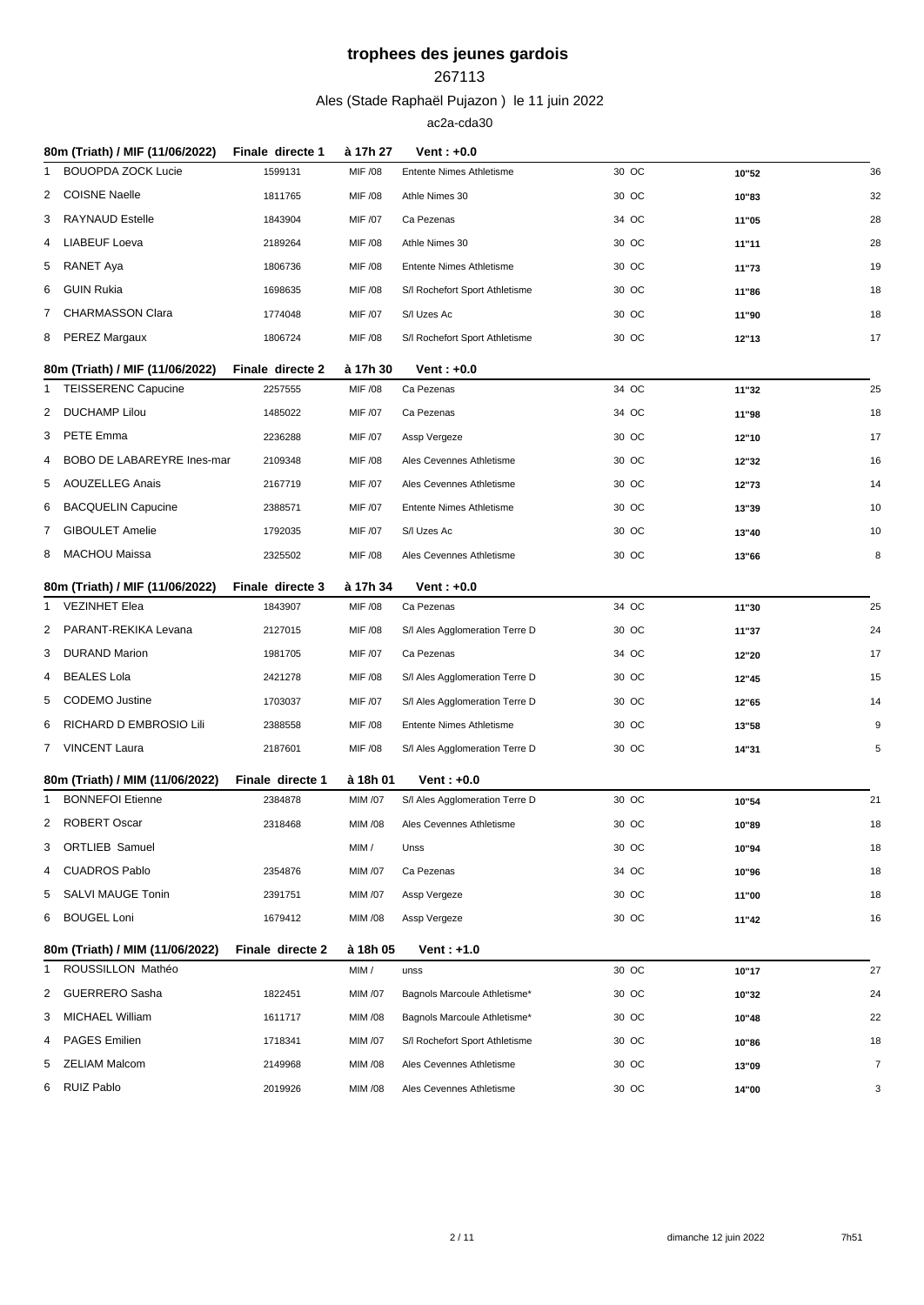#### 

Ales (Stade Raphaël Pujazon ) le 11 juin 2022

| 1 000m (Triath) / BEF (11/06/2022) | Finale directe 1                                                                                                                                                                                                                                                                                                                                                                                                                                                    |                |                                 |          |            |              |
|------------------------------------|---------------------------------------------------------------------------------------------------------------------------------------------------------------------------------------------------------------------------------------------------------------------------------------------------------------------------------------------------------------------------------------------------------------------------------------------------------------------|----------------|---------------------------------|----------|------------|--------------|
|                                    | 1870199                                                                                                                                                                                                                                                                                                                                                                                                                                                             | <b>BEF/10</b>  | S/I Ales Agglomeration Terre D  | 30 OC    | 3'38"98    | 30           |
|                                    | 2007525                                                                                                                                                                                                                                                                                                                                                                                                                                                             | <b>BEF /09</b> | S/I Rochefort Sport Athletisme  | 30 OC    | 3'46"47    | 26           |
|                                    | 2233312                                                                                                                                                                                                                                                                                                                                                                                                                                                             | <b>BEF/10</b>  | Bagnols Marcoule Athletisme*    | 30 OC    | 3'49"42    | 25           |
|                                    | 2292292                                                                                                                                                                                                                                                                                                                                                                                                                                                             | <b>BEF /09</b> | <b>Entente Nimes Athletisme</b> | 30 OC    | 3'49"43    | 25           |
|                                    | 2402677                                                                                                                                                                                                                                                                                                                                                                                                                                                             | <b>BEF/10</b>  | Bagnols Marcoule Athletisme*    | 30 OC    | 3'54"14    | 22           |
|                                    | 2019745                                                                                                                                                                                                                                                                                                                                                                                                                                                             | <b>BEF/09</b>  | Assp Vergeze                    | 30 OC    | 4'01"72    | 19           |
|                                    | 2413771                                                                                                                                                                                                                                                                                                                                                                                                                                                             | <b>BEF/10</b>  | Bagnols Marcoule Athletisme*    | 30 OC    | 4'16"61    | 17           |
|                                    | 2365691                                                                                                                                                                                                                                                                                                                                                                                                                                                             | <b>BEF/10</b>  | Athle Nimes 30                  | 30 OC    | <b>DNS</b> |              |
|                                    |                                                                                                                                                                                                                                                                                                                                                                                                                                                                     |                |                                 |          |            |              |
|                                    | 2359772                                                                                                                                                                                                                                                                                                                                                                                                                                                             | <b>BEM /09</b> | Garons Association D'athletism  | 30 OC    | 3'39"40    | 21           |
|                                    | 2322549                                                                                                                                                                                                                                                                                                                                                                                                                                                             | <b>BEM /10</b> | Ales Cevennes Athletisme        | 30 OC    | 3'40"29    | 21           |
|                                    | 1976791                                                                                                                                                                                                                                                                                                                                                                                                                                                             | <b>BEM /09</b> | Ales Cevennes Athletisme        | 30 OC    | 3'45"41    | 19           |
|                                    | 2390205                                                                                                                                                                                                                                                                                                                                                                                                                                                             | <b>BEM /10</b> | Ales Cevennes Athletisme        | 30 OC    | 3'49"60    | 18           |
|                                    | 2164910                                                                                                                                                                                                                                                                                                                                                                                                                                                             | <b>BEM /10</b> | Assp Vergeze                    | 30 OC    | 3'51"54    | 18           |
|                                    | 2375408                                                                                                                                                                                                                                                                                                                                                                                                                                                             | <b>BEM /10</b> | Garons Association D'athletism  | 30 OC    | 3'57"16    | 17           |
|                                    | 2396801                                                                                                                                                                                                                                                                                                                                                                                                                                                             | <b>BEM /10</b> | <b>Entente Nimes Athletisme</b> | 30 OC    | 4'08"20    | 15           |
|                                    | 1880592                                                                                                                                                                                                                                                                                                                                                                                                                                                             | <b>BEM /10</b> | S/I Ales Agglomeration Terre D  | 30 OC    | 4'16"10    | 14           |
|                                    | 2379784                                                                                                                                                                                                                                                                                                                                                                                                                                                             | <b>BEM /10</b> | Ales Cevennes Athletisme        | 30 OC    | 4'23"56    | 12           |
|                                    | 2318620                                                                                                                                                                                                                                                                                                                                                                                                                                                             | <b>BEM /10</b> | Athletisme Et Course Nature An  | 30 OC    | <b>DNF</b> | $\mathbf{1}$ |
|                                    |                                                                                                                                                                                                                                                                                                                                                                                                                                                                     |                |                                 |          |            |              |
| <b>REVERSAT Kinzo</b>              | 1814329                                                                                                                                                                                                                                                                                                                                                                                                                                                             | <b>BEM /10</b> | Assp Vergeze                    | 30 OC    | <b>DNS</b> |              |
| 1 000m (Triath) / MIF (11/06/2022) | Finale directe 1                                                                                                                                                                                                                                                                                                                                                                                                                                                    | à 20h 46       |                                 |          |            |              |
| <b>VERDELHAN Elise</b>             | 2123328                                                                                                                                                                                                                                                                                                                                                                                                                                                             | MIF /08        | S/I Ales Agglomeration Terre D  | 30 OC    | 3'15"47    | 36           |
| <b>DURAND Marion</b>               | 1981705                                                                                                                                                                                                                                                                                                                                                                                                                                                             | MIF /07        | Ca Pezenas                      | 34 OC    | 3'17"29    | 35           |
| 3 AOUZELLEG Anais                  | 2167719                                                                                                                                                                                                                                                                                                                                                                                                                                                             | MIF /07        | Ales Cevennes Athletisme        | 30 OC    | 3'22"44    | 32           |
| <b>DUCHAMP Lilou</b>               | 1485022                                                                                                                                                                                                                                                                                                                                                                                                                                                             | MIF /07        | Ca Pezenas                      | 34 OC    | 3'28"14    | 29           |
| CAMMAL Maelys                      | 1804522                                                                                                                                                                                                                                                                                                                                                                                                                                                             | MIF /07        | S/I Ales Agglomeration Terre D  | 30 OC    | 3'55"58    | 18           |
| <b>HERMAND Oriane</b>              | 2281084                                                                                                                                                                                                                                                                                                                                                                                                                                                             | MIF /07        | Entente Nimes Athletisme        | 30 OC    | 3'57"53    | 17           |
| 7 ORTEGA Camille                   | 2281835                                                                                                                                                                                                                                                                                                                                                                                                                                                             | MIF /08        | S/I Rochefort Sport Athletisme  | 30 OC    | 3'59"25    | 17           |
| COZZOLI Chiara                     | 1606412                                                                                                                                                                                                                                                                                                                                                                                                                                                             | MIF /08        | S/I Ales Agglomeration Terre D  | 30 OC    | 4'15"42    | 14           |
| 1 000m (Triath) / MIM (11/06/2022) | Finale directe 1                                                                                                                                                                                                                                                                                                                                                                                                                                                    | à 20h 55       |                                 |          |            |              |
| MISSIAK Kenan                      | 2412308                                                                                                                                                                                                                                                                                                                                                                                                                                                             | MIM /07        | Ales Cevennes Athletisme        | 30 OC    | 2'47"36    | 38           |
| MICHAEL William                    | 1611717                                                                                                                                                                                                                                                                                                                                                                                                                                                             | MIM /08        | Bagnols Marcoule Athletisme*    | 30 OC    | 2'51"12    | 36           |
| <b>GUERRERO Sasha</b>              | 1822451                                                                                                                                                                                                                                                                                                                                                                                                                                                             | MIM /07        | Bagnols Marcoule Athletisme*    | 30 OC    | 2'58"82    | 31           |
| <b>STERNON Sasha</b>               | 1935284                                                                                                                                                                                                                                                                                                                                                                                                                                                             | MIM /07        | S/I Ales Agglomeration Terre D  | 30 OC    | 3'07"85    | 26           |
| MANIGLIER-VILLON Marceau           | 1785890                                                                                                                                                                                                                                                                                                                                                                                                                                                             | MIM /08        | S/I Rochefort Sport Athletisme  | 30 OC    | 3'08"32    | 25           |
| PAGES Emilien                      | 1718341                                                                                                                                                                                                                                                                                                                                                                                                                                                             | MIM /07        | S/I Rochefort Sport Athletisme  | 30 OC    | 3'09"14    | 25           |
| RUIZ Pablo                         | 2019926                                                                                                                                                                                                                                                                                                                                                                                                                                                             | MIM /08        | Ales Cevennes Athletisme        | 30 OC    | 3'10"48    | 24           |
| SALVI MAUGE Tonin                  | 2391751                                                                                                                                                                                                                                                                                                                                                                                                                                                             | MIM /07        | Assp Vergeze                    | 30 OC    | 3'18"29    | 19           |
| <b>BERGOGNE Clement</b>            | 2386152                                                                                                                                                                                                                                                                                                                                                                                                                                                             | MIM /08        | S/I Ales Agglomeration Terre D  | 30 OC    | 3'40"23    | 14           |
| <b>GERVAIS Paul</b>                | 1654191                                                                                                                                                                                                                                                                                                                                                                                                                                                             | MIM /08        | Entente Nimes Athletisme        | 30 OC    | <b>DNS</b> |              |
|                                    | <b>BEDEL Candice</b><br>FAIVRE-ALCADE Elsa<br>DATY-CUEVAS Yaheliz<br><b>BEGUIN Darina</b><br>KADIRI ALOUIZ Chaima (Esp)<br>ROSSO Emma<br>MOUSSA Maissa<br>ICHOU Ema-leena<br>1 000m (Triath) / BEM (11/06/2022)<br><b>COMMIN-PEREZ Milan</b><br><b>BOUCHI-LAMONTAGNE Marceau</b><br><b>GRES Alexandre</b><br><b>BENHAMLA Nael</b><br><b>MENSUELLE Louis</b><br><b>KANEL Etienne</b><br><b>PERIER Sacha</b><br><b>DUPONT Matheo</b><br>CHAPTAL Mael<br>JABBARI Ayoub |                | Finale directe 1                | à 20h 33 |            |              |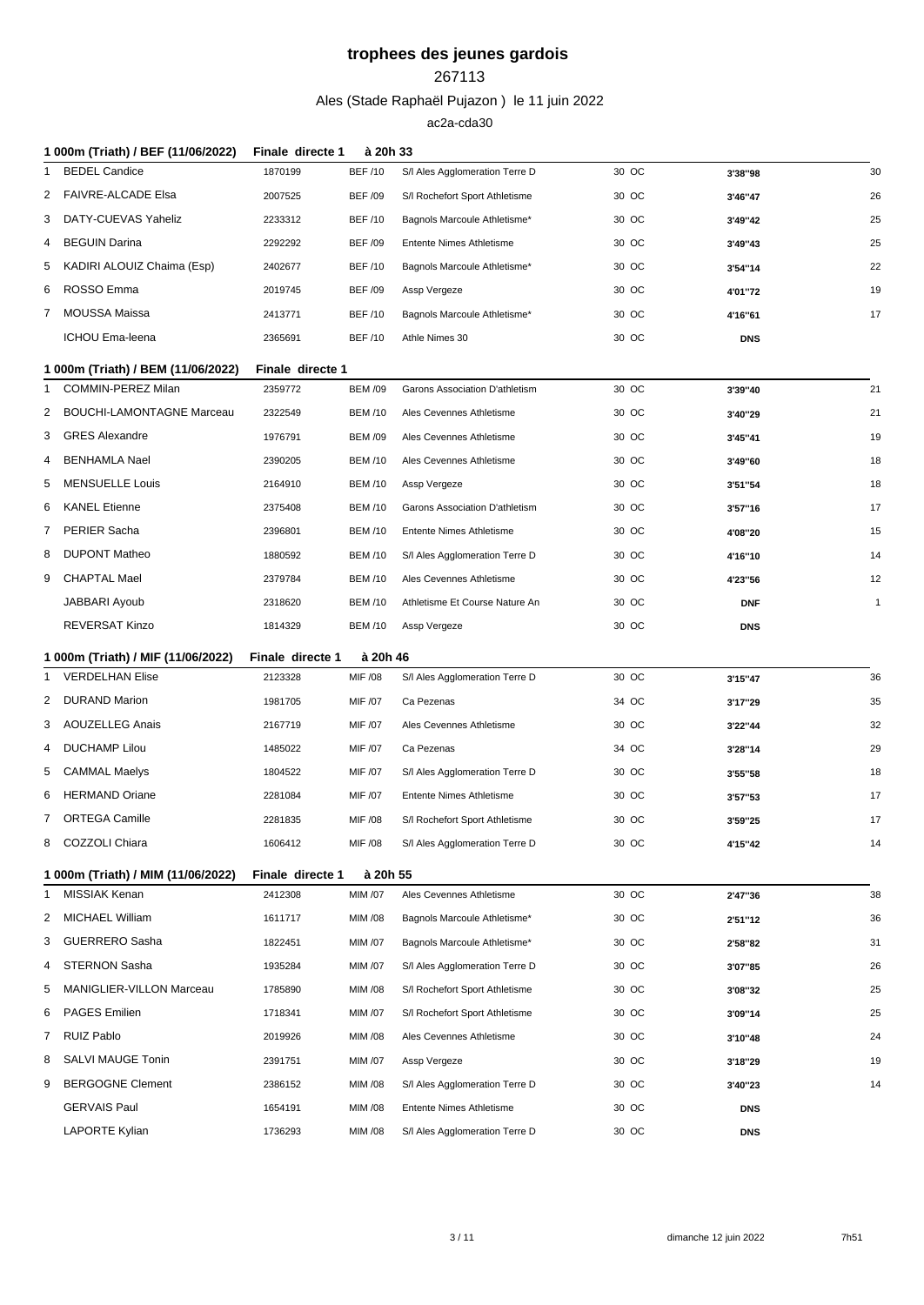#### 

Ales (Stade Raphaël Pujazon ) le 11 juin 2022

|   | 50m Haies (65) (Triath) / BEF (11/06/2022)             |                             | Finale directe 1 | à 18h 32                        | $Vert: +0.0$ |       |                   |              |
|---|--------------------------------------------------------|-----------------------------|------------------|---------------------------------|--------------|-------|-------------------|--------------|
| 1 | <b>GALEA Nais</b>                                      | 1787370                     | <b>BEF /09</b>   | Assp Vergeze                    |              | 30 OC | 8"83              | 36           |
| 2 | SALANOVA Jade                                          | 1998327                     | <b>BEF /09</b>   | Garons Association D'athletism  |              | 30 OC | 9"77              | 26           |
|   | 3 CONTE Kenaelle                                       | 1773307                     | <b>BEF /09</b>   | <b>Entente Nimes Athletisme</b> |              | 30 OC | 10"36             | 20           |
|   | SELZER Margaux                                         |                             | BEF/             | unss                            |              | 30 OC | <b>DNS</b>        |              |
|   | 50m Haies (65) (Triath) / BEM (11/06/2022)             |                             | Finale directe 1 | à 18h 57                        | Vent: $+0.0$ |       |                   |              |
|   | AVRIL Robin                                            | 1786570                     | <b>BEM /09</b>   | Bagnols Marcoule Athletisme*    |              | 30 OC | 9"47              | 26           |
| 2 | <b>COMMIN-PEREZ Mathis</b>                             | 2359766                     | <b>BEM /09</b>   | Garons Association D'athletism  |              | 30 OC | 9"58              | 25           |
|   | 3 DOUSSON Benjamin                                     | 2230202                     | <b>BEM /09</b>   | Athle Nimes 30                  |              | 30 OC | 9"69              | 24           |
|   | 80m Haies (76) (Triath) / MIF (11/06/2022)             |                             | Finale directe 1 | à 19h 23                        | $Vert: +0.0$ |       |                   |              |
| 1 | <b>COISNE Naelle</b>                                   | 1811765                     | MIF /08          | Athle Nimes 30                  |              | 30 OC | 13"06             | 35           |
| 2 | LIABEUF Loeva                                          | 2189264                     | MIF /08          | Athle Nimes 30                  |              | 30 OC | 14"26             | 26           |
|   | 3 AISSAOUI Joumana                                     | 2431184                     | MIF /08          | Ales Cevennes Athletisme        |              | 30 OC | 20"89             | 5            |
|   | 80m Haies (76) (Triath) / MIF (11/06/2022)             |                             | Finale directe 2 | à 19h 26                        | $Vert: +1.0$ |       |                   |              |
| 1 | <b>BOUOPDA ZOCK Lucie</b>                              | 1599131                     | MIF /08          | Entente Nimes Athletisme        |              | 30 OC | 13"51             | 32           |
|   | 2 BENAISSA Rania                                       | 1859548                     | MIF /07          | Athletisme Et Course Nature An  |              | 30 OC | 17"40             | 14           |
|   | <b>RAYNAUD Estelle</b>                                 | 1843904                     | MIF /07          | Ca Pezenas                      |              | 34 OC | <b>DNS</b>        |              |
|   | 100m Haies (84) (Triath) / MIM (11/06/2022)            |                             | Finale directe 1 | à 19h 56                        | Vent: $+1.0$ |       |                   |              |
| 1 | OUKA Iliasse                                           | 1686866                     | MIM /08          | Athle Nimes 30                  |              | 30 OC | 15"46             | 32           |
|   | 2 CUADROS Pablo                                        | 2354876                     | MIM /07          | Ca Pezenas                      |              | 34 OC | 17"46             | 20           |
|   | 200m Haies (76) (Triath) / MIF (11/06/2022)            |                             | Finale directe 1 | à 15h 59                        | Vent: $+1.2$ |       |                   |              |
|   | 1 TEISSERENC Capucine                                  | 2257555                     | MIF /08          | Ca Pezenas                      |              | 34 OC | 37"33             | 18           |
| 2 | MARTIN Louise                                          | 2270060                     | MIF /07          | Ca Pezenas                      |              | 34 OC | 40"23             | 16           |
|   | 3 BOSY Melody                                          | 2401609                     | MIF /08          | Ca Pezenas                      |              | 34 OC | 42"01             | 14           |
|   | Hauteur (Triath) / BEF (11/06/2022)                    | Finale directe 1            |                  |                                 |              |       |                   |              |
|   | 1 BEGUIN Darina                                        | 2292292                     | <b>BEF /09</b>   | <b>Entente Nimes Athletisme</b> |              | 30 OC | 1m28              | 29           |
| 2 | POUZANCRE-HOYER Tessa                                  | 2431183                     | <b>BEF/10</b>    | Lunel A.                        |              | 34 OC | 1m24              | 26           |
|   | 3 SALANOVA Jade                                        | 1998327                     | <b>BEF/09</b>    | Garons Association D'athletism  |              | 30 OC | 1m20              | 24           |
| 3 | <b>CRES Elsa</b>                                       | 2380151                     | <b>BEF /09</b>   | Entente Nimes Athletisme        |              | 30 OC | 1m20              | 24           |
| 5 | ROSSO Emma                                             | 2019745                     | <b>BEF /09</b>   | Assp Vergeze                    |              | 30 OC | 1m04              | 14           |
|   | SELZER Margaux                                         |                             | BEF/             | unss                            |              | 30 OC | <b>DNS</b>        |              |
|   | Hauteur (Triath) / BEM (11/06/2022)                    | Finale directe 1            |                  |                                 |              |       |                   |              |
| 1 | <b>COMMIN-PEREZ Mathis</b>                             | 2359766                     | <b>BEM /09</b>   | Garons Association D'athletism  |              | 30 OC | 1 <sub>m36</sub>  | 28           |
|   | 2 ZUANON Gaetan                                        | 2003767                     | <b>BEM /09</b>   | S/I Rochefort Sport Athletisme  |              | 30 OC | 1m24              | 22           |
| 3 | <b>PERIER Sacha</b>                                    | 2396801                     | <b>BEM /10</b>   | Entente Nimes Athletisme        |              | 30 OC | 1m16              | 17           |
|   |                                                        |                             |                  |                                 |              |       |                   |              |
|   | Hauteur (Triath) / MIF (11/06/2022)<br>1 MARTIN Louise | Finale directe 1<br>2270060 | MIF /07          | Ca Pezenas                      |              | 34 OC | 1m40              | 28           |
| 2 | AISSAOUI Joumana                                       | 2431184                     | MIF /08          | Ales Cevennes Athletisme        |              | 30 OC | 1m36              | 25           |
|   | 3 VEZINHET Elea                                        | 1843907                     | MIF /08          | Ca Pezenas                      |              | 34 OC | 1m36              | 25           |
| 4 | GUIN Rukia                                             | 1698635                     | MIF /08          | S/I Rochefort Sport Athletisme  |              | 30 OC | 1m24              | 19           |
| 5 | <b>BOSY Melody</b>                                     | 2401609                     | MIF /08          | Ca Pezenas                      |              | 34 OC |                   | 19           |
|   | <b>BENAISSA Rania</b>                                  | 1859548                     | MIF /07          | Athletisme Et Course Nature An  |              | 30 OC | 1m24<br><b>NM</b> | $\mathbf{1}$ |
|   |                                                        |                             |                  |                                 |              |       |                   |              |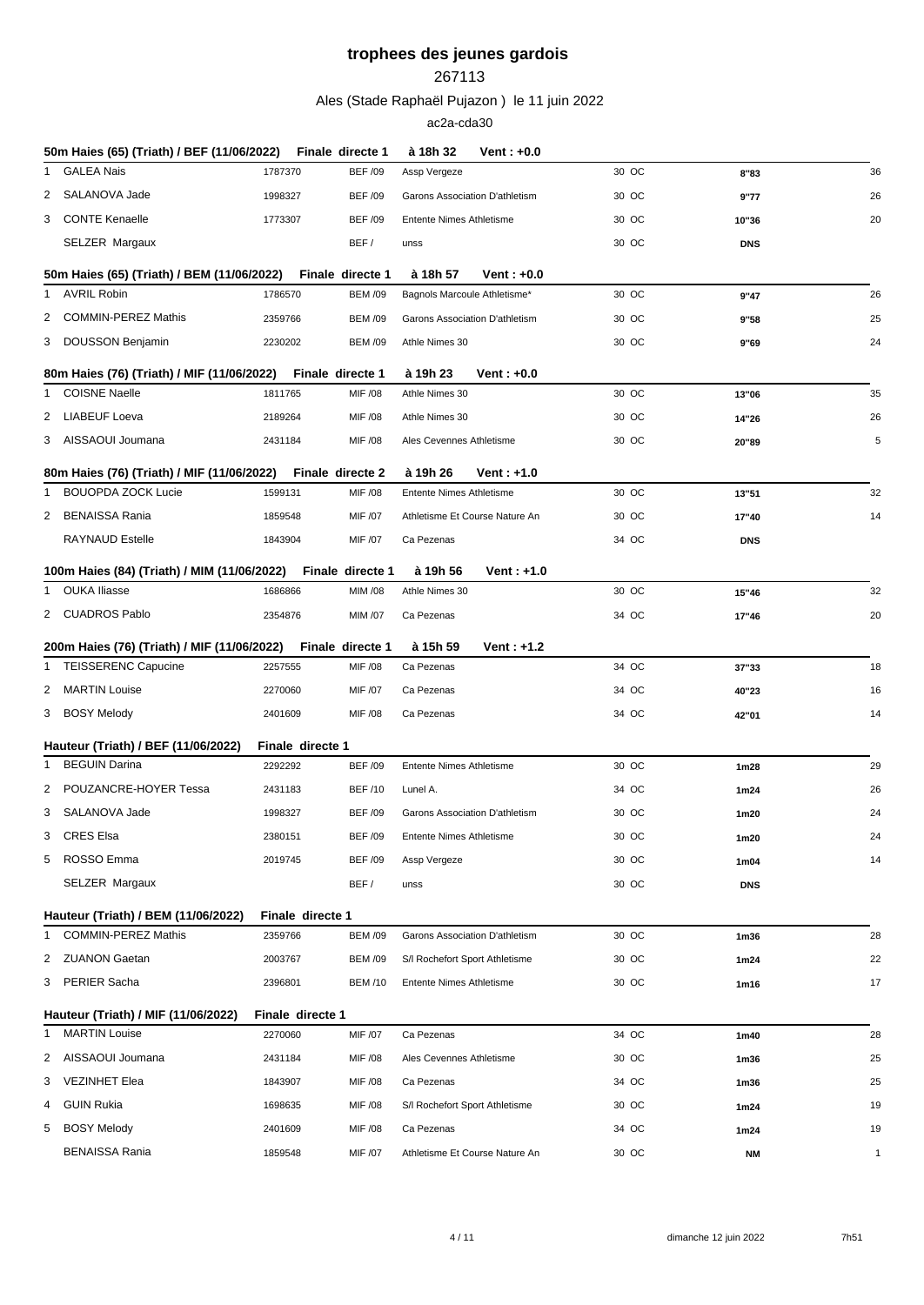#### 

Ales (Stade Raphaël Pujazon ) le 11 juin 2022

|    | Hauteur (Triath) / MIM (11/06/2022)  | Finale directe 1 |                |                                |       |                  |    |
|----|--------------------------------------|------------------|----------------|--------------------------------|-------|------------------|----|
| -1 | <b>OUKA Iliasse</b>                  | 1686866          | MIM /08        | Athle Nimes 30                 | 30 OC | 1m58             | 28 |
| 2  | <b>SALVI MAUGE Tonin</b>             | 2391751          | <b>MIM /07</b> | Assp Vergeze                   | 30 OC | 1m54             | 26 |
| 3  | ROUSSILLON Mathéo                    |                  | MIM /          | unss                           | 30 OC | 1m38             | 19 |
| 3  | <b>CUADROS Pablo</b>                 | 2354876          | <b>MIM /07</b> | Ca Pezenas                     | 34 OC | 1m38             | 19 |
| 5  | <b>BONNEFOI Etienne</b>              | 2384878          | MIM /07        | S/I Ales Agglomeration Terre D | 30 OC | 1m34             | 17 |
| 6  | <b>STERNON Sasha</b>                 | 1935284          | MIM /07        | S/I Ales Agglomeration Terre D | 30 OC | 1m26             | 13 |
| 7  | <b>BERGOGNE Clement</b>              | 2386152          | <b>MIM /08</b> | S/I Ales Agglomeration Terre D | 30 OC | 1 <sub>m18</sub> | 9  |
|    | LAFORET Aksel                        |                  | MIM /          | Unss                           | 30 OC | <b>DNS</b>       |    |
|    | <b>LAPORTE Kylian</b>                | 1736293          | <b>MIM /08</b> | S/I Ales Agglomeration Terre D | 30 OC | <b>DNS</b>       |    |
|    | Perche (Triath) / BEF (11/06/2022)   | Finale directe 1 |                |                                |       |                  |    |
|    | 1 MAGNIN Olivia                      | 2111947          | <b>BEF /10</b> | Bagnols Marcoule Athletisme*   | 30 OC | 1m50             | 11 |
|    | Perche (Triath) / BEM (11/06/2022)   | Finale directe 1 |                |                                |       |                  |    |
|    | 1 AVRIL Robin                        | 1786570          | <b>BEM /09</b> | Bagnols Marcoule Athletisme*   | 30 OC | 2m14             | 27 |
|    | Longueur (Triath) / BEF (11/06/2022) | Finale directe 1 |                |                                |       |                  |    |
| -1 | <b>GALEA Nais</b>                    | 1787370          | <b>BEF /09</b> | Assp Vergeze                   | 30 OC | 4m49 (+0.0)      | 35 |
| 2  | <b>GUEMAS-CORMONS Clara</b>          | 2032611          | <b>BEF /09</b> | Ales Cevennes Athletisme       | 30 OC | 4m33 (+1.4)      | 33 |
| 3  | <b>FOURNIER Louna</b>                | 2359674          | <b>BEF/10</b>  | Garons Association D'athletism | 30 OC | 4m24 (+1.7)      | 32 |
|    | <b>CONTE Kenaelle</b>                | 1773307          | <b>BEF /09</b> | Entente Nimes Athletisme       | 30 OC | 4m17 (+0.0)      | 31 |
| 5  | <b>CAUSSE Marine</b>                 | 2214057          | <b>BEF /09</b> | Entente Nimes Athletisme       | 30 OC | 4m06 (+1.3)      | 29 |
| 6  | ROUEL Lisa                           | 2380974          | <b>BEF /09</b> | Bagnols Marcoule Athletisme*   | 30 OC | 3m98 (+1.9)      | 28 |
| 7  | <b>BAYLE Chloe</b>                   | 2006124          | <b>BEF /09</b> | Assp Vergeze                   | 30 OC | 3m92 (+2.8)      | 27 |
| 8  | <b>LALAUZE Elsa</b>                  | 2314471          | <b>BEF /09</b> | S/I Ales Agglomeration Terre D | 30 OC | 3m90 (+0.1)      | 27 |
| 9  | <b>FAIVRE-ALCADE Elsa</b>            | 2007525          | <b>BEF /09</b> | S/I Rochefort Sport Athletisme | 30 OC | 3m89 (+1.6)      | 27 |
|    | 10 GRUDET Noemie                     | 1903620          | <b>BEF/10</b>  | Assp Vergeze                   | 30 OC | 3m88 (+0.9)      | 26 |
|    | 11 RANET Wafa                        | 1806742          | <b>BEF/10</b>  | Entente Nimes Athletisme       | 30 OC | 3m80 (+0.0)      | 25 |
|    | 12 KERKOUR Nisrine                   | 2214237          | <b>BEF /09</b> | Assp Vergeze                   | 30 OC | 3m79 (+0.4)      | 25 |
|    | 13 MUTEAUD Lea                       | 1672021          | <b>BEF /09</b> | Athle Nimes 30                 | 30 OC | 3m78 (+2.3)      | 25 |
|    | 14 BERNARD Lucie                     | 1925832          | <b>BEF /09</b> | S/I Ales Agglomeration Terre D | 30 OC | 3m77 (+3.1)      | 25 |
|    | 15 EL ARMI Meryam                    | 2393439          | <b>BEF /09</b> | Athle Nimes 30                 | 30 OC | $3m45 (+0.8)$    | 20 |
|    | 16 MOUSSA Maissa                     | 2413771          | <b>BEF/10</b>  | Bagnols Marcoule Athletisme*   | 30 OC | $3m38 (+0.0)$    | 19 |
|    | 16 DATY-CUEVAS Yaheliz               | 2233312          | <b>BEF/10</b>  | Bagnols Marcoule Athletisme*   | 30 OC | 3m38 (+1.7)      | 19 |
|    | 18 KADIRI ALOUIZ Chaima (Esp)        | 2402677          | <b>BEF/10</b>  | Bagnols Marcoule Athletisme*   | 30 OC | $3m37 (+0.1)$    | 19 |
|    | 19 PIERREDON Lola                    | 2024630          | <b>BEF /10</b> | Athletisme Et Course Nature An | 30 OC | 3m31 (+1.0)      | 18 |
|    | 20 DEBROSSE JAMON Saona              | 1892447          | <b>BEF/10</b>  | Assp Vergeze                   | 30 OC | 3m24 (+1.2)      | 18 |
|    | 21 DERE Celia                        | 2376519          | <b>BEF/09</b>  | S/I Rochefort Sport Athletisme | 30 OC | 3m10 (+0.0)      | 16 |
|    | 22 VILLARD RIPERT Laura              | 2317191          | <b>BEF /10</b> | Athletisme Et Course Nature An | 30 OC | 2m77 (+1.2)      | 11 |
|    | 23 JACQUES Charlotte                 | 2251050          | <b>BEF/10</b>  | Bagnols Marcoule Athletisme*   | 30 OC | 2m27 (-0.1)      | 5  |
|    | <b>GRAILLE Amaia</b>                 | 1802146          | <b>BEF/10</b>  | Assp Vergeze                   | 30 OC | <b>DNS</b>       |    |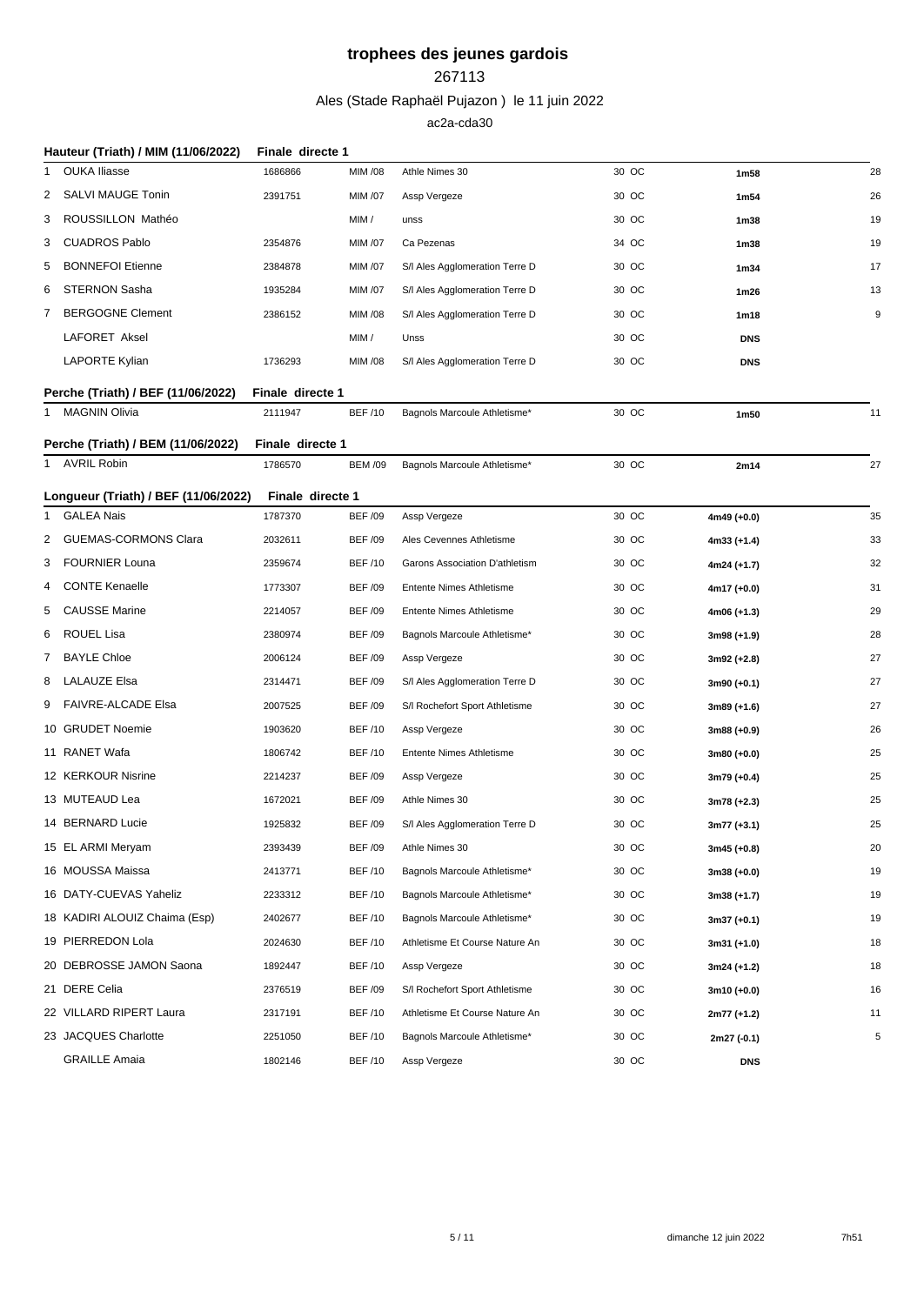### 

Ales (Stade Raphaël Pujazon ) le 11 juin 2022

|   | Longueur (Triath) / BEM (11/06/2022) | Finale directe 1 |                |                                 |       |               |                |
|---|--------------------------------------|------------------|----------------|---------------------------------|-------|---------------|----------------|
|   | VIGO JACQUET Nairon                  | 2380095          | <b>BEM /09</b> | Ales Cevennes Athletisme        | 30 OC | 4m93 (-0.9)   | 35             |
| 2 | PERTAYS Nathan                       | 2365684          | <b>BEM/10</b>  | <b>Entente Nimes Athletisme</b> | 30 OC | $4m47 (+0.0)$ | 30             |
|   | 3 MARTIN LECLERC Paul                | 2318293          | <b>BEM /10</b> | Assp Vergeze                    | 30 OC | 4m41 (-0.9)   | 29             |
| 4 | ICHOU Noam                           | 1790405          | <b>BEM /09</b> | Athle Nimes 30                  | 30 OC | 4m33 (-1.3)   | 28             |
| 5 | <b>BLANC Eli</b>                     |                  | BEM/           | Unss                            | 30 OC | 4m18 (-0.3)   | 26             |
| 6 | <b>COMMIN-PEREZ Milan</b>            | 2359772          | <b>BEM /09</b> | Garons Association D'athletism  | 30 OC | $4m16 (+0.0)$ | 26             |
| 7 | ALMANI MEJJOUTI Haron                | 2099418          | <b>BEM /09</b> | S/I Rochefort Sport Athletisme  | 30 OC | 4m04 (-0.8)   | 25             |
|   | 8 BOUCHI-LAMONTAGNE Marceau          | 2322549          | <b>BEM/10</b>  | Ales Cevennes Athletisme        | 30 OC | $3m81 (+0.0)$ | 22             |
| 9 | ZARAGOZA Esteban                     | 2220914          | <b>BEM /10</b> | Athletisme Et Course Nature An  | 30 OC | $3m77 (+1.1)$ | 22             |
|   | 10 DOUSSON Benjamin                  | 2230202          | <b>BEM /09</b> | Athle Nimes 30                  | 30 OC | $3m76 (+0.0)$ | 21             |
|   | 11 MACHOWSKI Louison                 | 1985695          | <b>BEM /10</b> | Assp Vergeze                    | 30 OC | $3m72 (+1.8)$ | 21             |
|   | 12 CHAPTAL Mael                      | 2379784          | <b>BEM /10</b> | Ales Cevennes Athletisme        | 30 OC | $3m68 (+3.0)$ | 21             |
|   | 13 VALENTIN Loan                     | 1882193          | <b>BEM /10</b> | Assp Vergeze                    | 30 OC | 3m62 (-1.6)   | 20             |
|   | 14 HUISSOUX Aronn                    | 2356203          | <b>BEM/10</b>  | Garons Association D'athletism  | 30 OC | 3m59 (-2.2)   | 19             |
|   | 15 CARBONNEAU Tom                    | 1964746          | <b>BEM/10</b>  | Athletisme Et Course Nature An  | 30 OC | 3m56 (-1.6)   | 19             |
|   | 16 MENSUELLE Louis                   | 2164910          | <b>BEM /10</b> | Assp Vergeze                    | 30 OC | 3m50 (-0.1)   | 18             |
|   | 17 JABBARI Ayoub                     | 2318620          | <b>BEM /10</b> | Athletisme Et Course Nature An  | 30 OC | $3m42 (+0.0)$ | 17             |
|   | 18 FERRELI Elio                      | 1913933          | <b>BEM /10</b> | Ales Cevennes Athletisme        | 30 OC | 3m39 (-2.4)   | 17             |
|   | 19 KANEL Etienne                     | 2375408          | <b>BEM /10</b> | Garons Association D'athletism  | 30 OC | 3m19 (-2.3)   | 14             |
|   | 20 MCHUGO Marc (Usa)                 | 2403850          | <b>BEM /09</b> | Ales Cevennes Athletisme        | 30 OC | $3m02 (+0.0)$ | 12             |
|   | 21 DUPONT Matheo                     | 1880592          | <b>BEM/10</b>  | S/I Ales Agglomeration Terre D  | 30 OC | $3m02$ (-3.1) | 12             |
|   | 22 MARTINEZ Evan                     | 2410911          | <b>BEM /10</b> | Assp Vergeze                    | 30 OC | 2m94 (-2.2)   | 11             |
|   | 23 BENHAMLA Nael                     | 2390205          | <b>BEM/10</b>  | Ales Cevennes Athletisme        | 30 OC | 2m60 (-0.7)   | $\overline{7}$ |
|   | <b>CRETIN Sufyan</b>                 | 2074400          | <b>BEM /09</b> | Entente Nimes Athletisme        | 30 OC | <b>DNS</b>    |                |
|   | <b>REVERSAT Kinzo</b>                | 1814329          | <b>BEM /10</b> | Assp Vergeze                    | 30 OC | <b>DNS</b>    |                |
|   | <b>DESWERT Terance</b>               | 2293355          | <b>BEM /09</b> | Assp Vergeze                    | 30 OC | <b>DNS</b>    |                |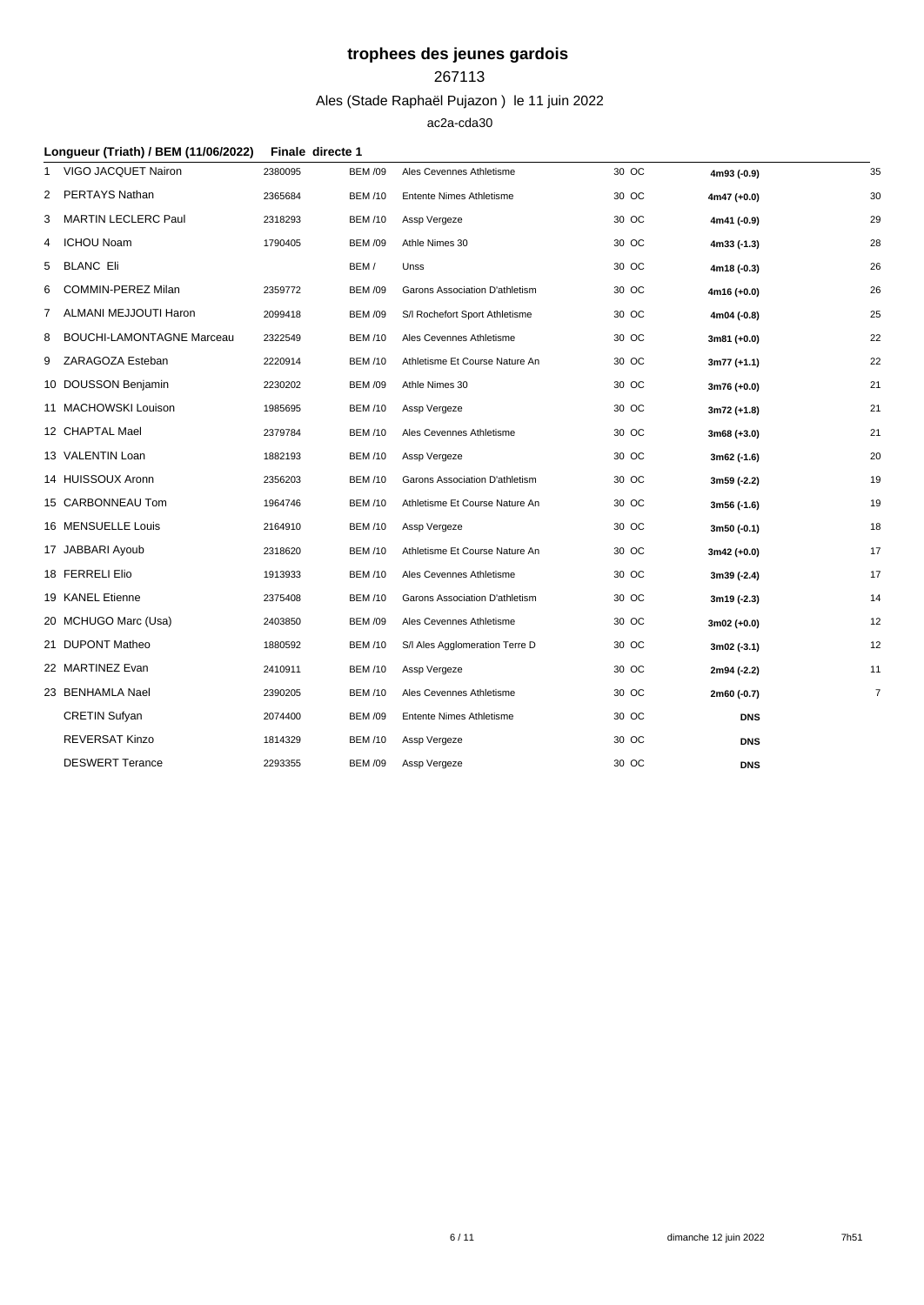#### 

Ales (Stade Raphaël Pujazon ) le 11 juin 2022

| Longueur (Triath) / MIF (11/06/2022)                       | Finale directe 1            |                |                                 |       |               |              |
|------------------------------------------------------------|-----------------------------|----------------|---------------------------------|-------|---------------|--------------|
| <b>COISNE Naelle</b>                                       | 1811765                     | MIF /08        | Athle Nimes 30                  | 30 OC | 4m96 (+1.8)   | 36           |
| <b>LIABEUF Loeva</b><br>2                                  | 2189264                     | MIF /08        | Athle Nimes 30                  | 30 OC | 4m73 (-0.6)   | 32           |
| PARANT-REKIKA Levana<br>3                                  | 2127015                     | MIF /08        | S/I Ales Agglomeration Terre D  | 30 OC | $4m64 (+0.0)$ | 31           |
| RANET Aya<br>4                                             | 1806736                     | MIF /08        | <b>Entente Nimes Athletisme</b> | 30 OC | $4m60 (+0.0)$ | 31           |
| <b>TEISSERENC Capucine</b><br>5                            | 2257555                     | MIF /08        | Ca Pezenas                      | 34 OC | 4m52 (-0.9)   | 30           |
| <b>DUCHAMP Lilou</b><br>6                                  | 1485022                     | MIF /07        | Ca Pezenas                      | 34 OC | $4m49 (+0.1)$ | 29           |
| 7 MARTIN Louise                                            | 2270060                     | MIF /07        | Ca Pezenas                      | 34 OC | $4m32 (+0.0)$ | 27           |
| AISSAOUI Joumana<br>8                                      | 2431184                     | MIF /08        | Ales Cevennes Athletisme        | 30 OC | $4m12 (+0.8)$ | 24           |
| <b>PEREZ Margaux</b><br>9                                  | 1806724                     | MIF /08        | S/I Rochefort Sport Athletisme  | 30 OC | $4m03 (+0.0)$ | 23           |
| 10 HERMAND Oriane                                          | 2281084                     | MIF /07        | <b>Entente Nimes Athletisme</b> | 30 OC | $3m92 (+0.0)$ | 21           |
| 11 PETE Emma                                               | 2236288                     | MIF /07        | Assp Vergeze                    | 30 OC | 3m87 (+0.0)   | 21           |
| 12 MACHOU Maissa                                           | 2325502                     | MIF /08        | Ales Cevennes Athletisme        | 30 OC | $3m79 (+0.1)$ | 19           |
| 13 BACQUELIN Capucine                                      | 2388571                     | MIF /07        | <b>Entente Nimes Athletisme</b> | 30 OC | $3m79 (+2.1)$ | 19           |
| 14 CAMMAL Maelys                                           | 1804522                     | MIF /07        | S/I Ales Agglomeration Terre D  | 30 OC | $3m73 (+2.1)$ | 19           |
| 15 BEALES Lola                                             | 2421278                     | MIF /08        | S/I Ales Agglomeration Terre D  | 30 OC | 3m72 (-0.2)   | 19           |
| 16 RICHARD D EMBROSIO Lili                                 | 2388558                     | MIF /08        | <b>Entente Nimes Athletisme</b> | 30 OC | $3m62 (+1.4)$ | 17           |
| 17 VERDELHAN Elise                                         | 2123328                     | MIF /08        | S/I Ales Agglomeration Terre D  | 30 OC | $3m54 (+1.0)$ | 16           |
| 18 CODEMO Justine                                          | 1703037                     | MIF /07        | S/I Ales Agglomeration Terre D  | 30 OC | $3m51 (+1.0)$ | 16           |
| 19 VINCENT Laura                                           | 2187601                     | MIF /08        | S/I Ales Agglomeration Terre D  | 30 OC | $3m16 (+0.0)$ | 12           |
| 20 COZZOLI Chiara                                          | 1606412                     | MIF /08        | S/I Ales Agglomeration Terre D  | 30 OC | 3m10 (-0.3)   | 11           |
| <b>RAYNAUD Estelle</b>                                     | 1843904                     | MIF /07        | Ca Pezenas                      | 34 OC | <b>DNS</b>    |              |
| <b>ROGRON Lyse</b>                                         | 2279880                     | MIF /07        | Assp Vergeze                    | 30 OC | <b>DNS</b>    |              |
| <b>DURAND Marion</b>                                       | 1981705                     | MIF /07        | Ca Pezenas                      | 34 OC | NM (+0.0)     | $\mathbf{1}$ |
| Longueur (Triath) / MIM (11/06/2022)                       | Finale directe 1            |                |                                 |       |               |              |
| <b>OUKA Iliasse</b><br>1                                   | 1686866                     | MIM /08        | Athle Nimes 30                  | 30 OC | 5m78 (+0.0)   | 35           |
| MICHAEL William<br>2                                       | 1611717                     | MIM /08        | Bagnols Marcoule Athletisme*    | 30 OC | 5m12 (+0.0)   | 27           |
| <b>PAGES Emilien</b><br>3                                  | 1718341                     | MIM /07        | S/I Rochefort Sport Athletisme  | 30 OC | 5m01 (-0.2)   | 26           |
| <b>ORTLIEB Samuel</b><br>4                                 |                             | MIM /          | Unss                            | 30 OC | 4m68 (-1.0)   | 23           |
| 5 MANIGLIER-VILLON Marceau                                 | 1785890                     | MIM /08        | S/I Rochefort Sport Athletisme  | 30 OC | 4m62 (+1.9)   | 22           |
| 6 BOUGEL Loni                                              | 1679412                     | MIM /08        | Assp Vergeze                    | 30 OC | 4m57 (-1.2)   | 21           |
| <b>GERVAIS Paul</b>                                        | 1654191                     | MIM /08        | <b>Entente Nimes Athletisme</b> | 30 OC | <b>DNS</b>    |              |
|                                                            |                             |                |                                 |       |               |              |
| Triple Saut (Triath) / BEF (11/06/2022)<br>1 BEDEL Candice | Finale directe 1<br>1870199 | <b>BEF /10</b> | S/I Ales Agglomeration Terre D  | 30 OC | 7m61 (+0.9)   | 18           |
|                                                            |                             |                |                                 |       |               |              |
| Triple Saut (Triath) / BEM (11/06/2022)                    | Finale directe 1            |                |                                 |       |               |              |
| <b>GRES Alexandre</b>                                      | 1976791                     | <b>BEM /09</b> | Ales Cevennes Athletisme        | 30 OC | $8m84 (+0.1)$ | 24           |
| <b>ATTALI Calvin</b>                                       |                             | BEM/           | <b>UNSS</b>                     | 30 OC | <b>DNS</b>    |              |
| <b>SALLES Timeo</b>                                        | 1733965                     | <b>BEM /09</b> | Athletisme Et Course Nature An  | 30 OC | <b>DNS</b>    |              |
| Triple Saut (Triath) / MIF (11/06/2022)                    | Finale directe 1            |                |                                 |       |               |              |
| BOBO DE LABAREYRE Ines-mar<br>1                            | 2109348                     | MIF /08        | Ales Cevennes Athletisme        | 30 OC | 8m76 (+0.7)   | 19           |
| CHARMASSON Clara<br>2                                      | 1774048                     | MIF /07        | S/I Uzes Ac                     | 30 OC | $8m53 (+0.0)$ | 18           |
| <b>ORTEGA Camille</b><br>3                                 | 2281835                     | MIF /08        | S/I Rochefort Sport Athletisme  | 30 OC | 7m52 (+0.0)   | 11           |
| <b>GIBOULET Amelie</b><br>4                                | 1792035                     | MIF /07        | S/I Uzes Ac                     | 30 OC | 6m51 $(+0.4)$ | 5            |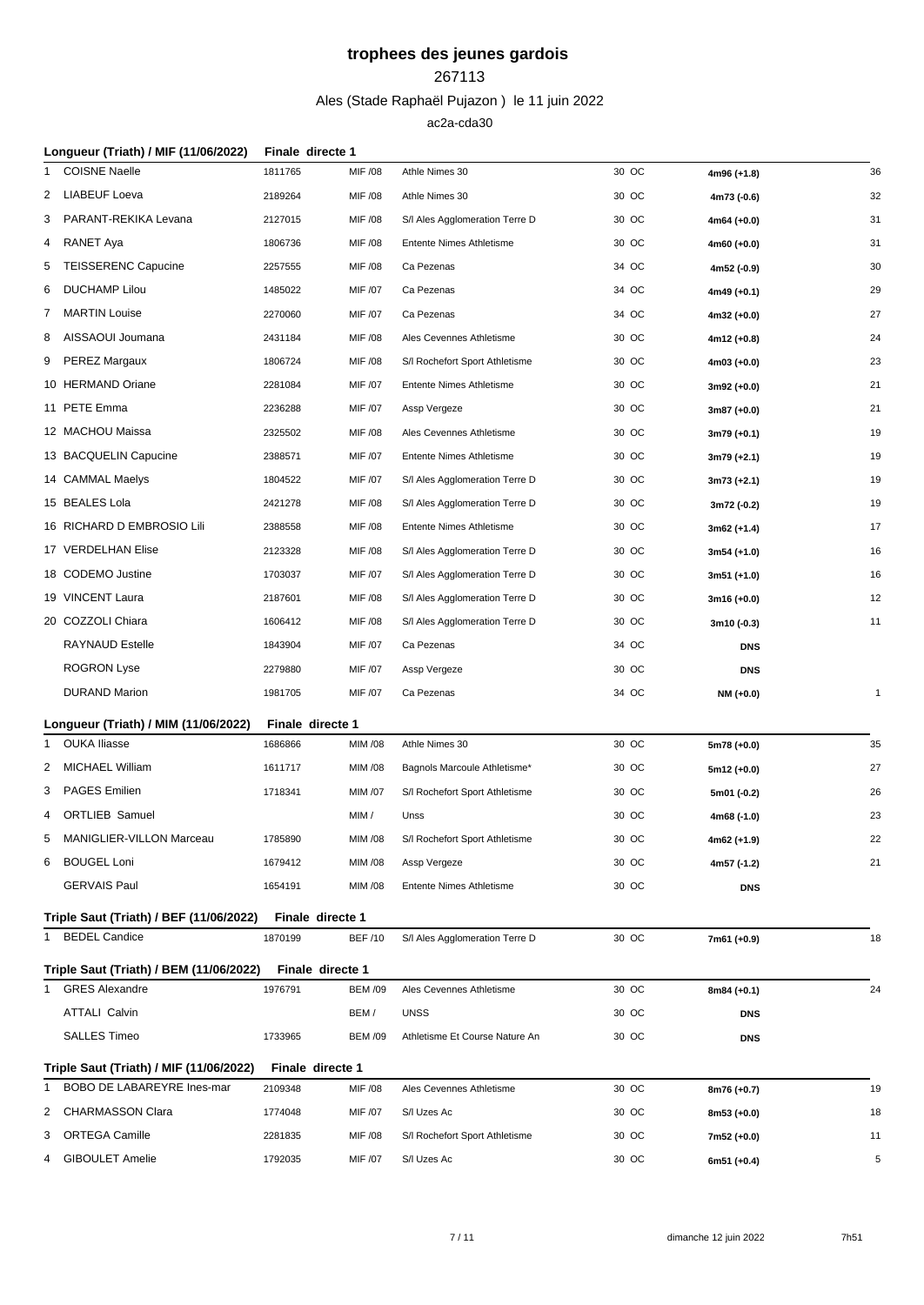### 

### Ales (Stade Raphaël Pujazon ) le 11 juin 2022

|   | Poids (2 Kg) (Triath) / BEF (11/06/2022) | Finale directe 1 |                |                                 |       |            |                |
|---|------------------------------------------|------------------|----------------|---------------------------------|-------|------------|----------------|
|   | <b>GRUDET Noemie</b>                     | 1903620          | <b>BEF /10</b> | Assp Vergeze                    | 30 OC | 8m50       | 27             |
| 2 | SALANOVA Jade                            | 1998327          | <b>BEF /09</b> | Garons Association D'athletism  | 30 OC | 8m19       | 26             |
| 3 | LALAUZE Elsa                             | 2314471          | <b>BEF /09</b> | S/I Ales Agglomeration Terre D  | 30 OC | 7m44       | 23             |
| 4 | DATY-CUEVAS Yaheliz                      | 2233312          | <b>BEF/10</b>  | Bagnols Marcoule Athletisme*    | 30 OC | 7m41       | 23             |
| 5 | GALEA Nais                               | 1787370          | <b>BEF /09</b> | Assp Vergeze                    | 30 OC | 7m10       | 22             |
| 6 | KADIRI ALOUIZ Chaima (Esp)               | 2402677          | <b>BEF/10</b>  | Bagnols Marcoule Athletisme*    | 30 OC | 6m22       | 18             |
|   | 7 DERE Celia                             | 2376519          | <b>BEF /09</b> | S/I Rochefort Sport Athletisme  | 30 OC | 6m18       | 18             |
| 8 | <b>KERKOUR Nisrine</b>                   | 2214237          | <b>BEF /09</b> | Assp Vergeze                    | 30 OC | 6m11       | 18             |
| 9 | FAIVRE-ALCADE Elsa                       | 2007525          | <b>BEF /09</b> | S/I Rochefort Sport Athletisme  | 30 OC | 5m62       | 15             |
|   | 10 BERNARD Lucie                         | 1925832          | <b>BEF /09</b> | S/I Ales Agglomeration Terre D  | 30 OC | 5m53       | 14             |
|   | 11 VILLARD RIPERT Laura                  | 2317191          | <b>BEF/10</b>  | Athletisme Et Course Nature An  | 30 OC | 5m46       | 14             |
|   | 12 MAGNIN Olivia                         | 2111947          | <b>BEF/10</b>  | Bagnols Marcoule Athletisme*    | 30 OC | 4m48       | 8              |
|   | 13 PIERREDON Lola                        | 2024630          | <b>BEF/10</b>  | Athletisme Et Course Nature An  | 30 OC | 4m11       | 5              |
|   | 14 MOUSSA Maissa                         | 2413771          | <b>BEF/10</b>  | Bagnols Marcoule Athletisme*    | 30 OC | 3m91       | 4              |
|   | <b>GRAILLE Amaia</b>                     | 1802146          | <b>BEF /10</b> | Assp Vergeze                    | 30 OC | <b>DNS</b> |                |
|   | SELZER Margaux                           |                  | BEF/           | unss                            | 30 OC | <b>DNS</b> |                |
|   | Poids (3 Kg) (Triath) / BEM (11/06/2022) | Finale directe 1 |                |                                 |       |            |                |
| 1 | VIGO JACQUET Nairon                      | 2380095          | <b>BEM /09</b> | Ales Cevennes Athletisme        | 30 OC | 10m59      | 35             |
| 2 | <b>FERRELI Elio</b>                      | 1913933          | <b>BEM /10</b> | Ales Cevennes Athletisme        | 30 OC | 9m24       | 30             |
| 3 | MARTIN LECLERC Paul                      | 2318293          | <b>BEM /10</b> | Assp Vergeze                    | 30 OC | 7m03       | 22             |
| 4 | AVRIL Robin                              | 1786570          | <b>BEM /09</b> | Bagnols Marcoule Athletisme*    | 30 OC | 6m91       | 22             |
| 5 | KANEL Etienne                            | 2375408          | <b>BEM /10</b> | Garons Association D'athletism  | 30 OC | 5m98       | 18             |
| 6 | VALENTIN Loan                            | 1882193          | <b>BEM /10</b> | Assp Vergeze                    | 30 OC | 5m27       | 14             |
| 7 | <b>MARTINEZ Evan</b>                     | 2410911          | <b>BEM /10</b> | Assp Vergeze                    | 30 OC | 4m82       | 11             |
| 8 | <b>DUPONT Matheo</b>                     | 1880592          | <b>BEM /10</b> | S/I Ales Agglomeration Terre D  | 30 OC | 4m76       | 11             |
|   | <b>ATTALI Calvin</b>                     |                  | BEM/           | <b>UNSS</b>                     | 30 OC | <b>DNS</b> |                |
|   | REVERSAT Kinzo                           | 1814329          | <b>BEM /10</b> | Assp Vergeze                    | 30 OC | <b>DNS</b> |                |
|   | Poids (3 Kg) (Triath) / MIF (11/06/2022) | Finale directe 1 |                |                                 |       |            |                |
|   | <b>BOUOPDA ZOCK Lucie</b>                | 1599131          | MIF /08        | <b>Entente Nimes Athletisme</b> | 30 OC | 9m40       | 32             |
|   | 2 RANET Aya                              | 1806736          | MIF /08        | <b>Entente Nimes Athletisme</b> | 30 OC | 7m46       | 23             |
| 3 | <b>BENAISSA Rania</b>                    | 1859548          | MIF /07        | Athletisme Et Course Nature An  | 30 OC | 7m16       | 22             |
| 4 | <b>BEALES Lola</b>                       | 2421278          | MIF /08        | S/I Ales Agglomeration Terre D  | 30 OC | 7m11       | 21             |
| 5 | PEREZ Margaux                            | 1806724          | MIF /08        | S/I Rochefort Sport Athletisme  | 30 OC | 6m62       | 19             |
| 6 | PARANT-REKIKA Levana                     | 2127015          | MIF /08        | S/I Ales Agglomeration Terre D  | 30 OC | 6m57       | 19             |
| 7 | <b>ORTEGA Camille</b>                    | 2281835          | MIF /08        | S/I Rochefort Sport Athletisme  | 30 OC | 5m80       | 14             |
| 8 | <b>CODEMO</b> Justine                    | 1703037          | MIF /07        | S/I Ales Agglomeration Terre D  | 30 OC | 5m08       | 9              |
| 9 | <b>VERDELHAN Elise</b>                   | 2123328          | MIF /08        | S/I Ales Agglomeration Terre D  | 30 OC | 4m85       | 8              |
|   | 10 COZZOLI Chiara                        | 1606412          | MIF /08        | S/I Ales Agglomeration Terre D  | 30 OC | 4m78       | $\overline{7}$ |
|   | 11 VINCENT Laura                         | 2187601          | MIF /08        | S/I Ales Agglomeration Terre D  | 30 OC | 4m14       | 3              |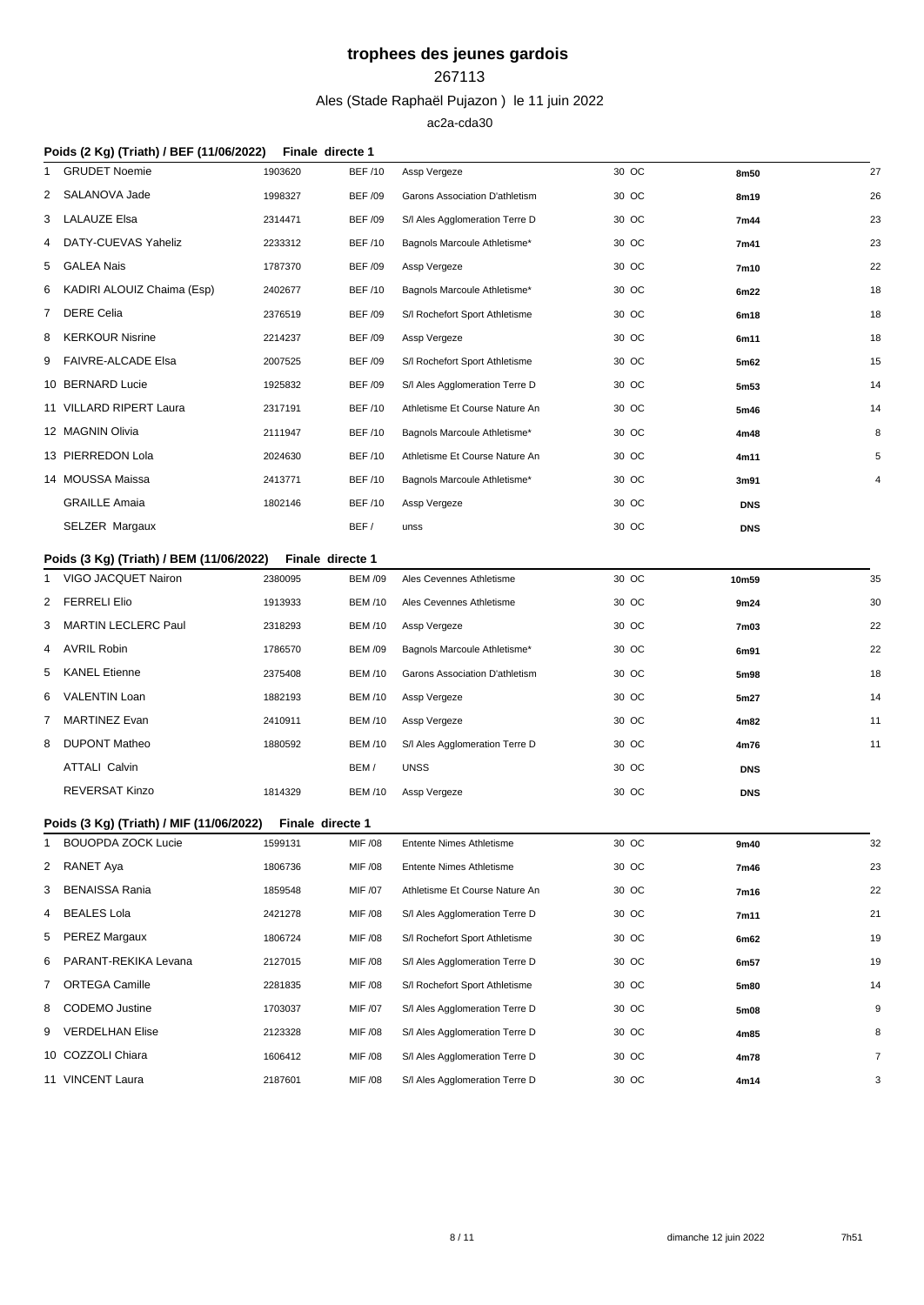### 

Ales (Stade Raphaël Pujazon ) le 11 juin 2022

|                                 | Poids (4 Kg) (Triath) / MIM (11/06/2022)    | Finale directe 1 |                |                                 |       |            |                |
|---------------------------------|---------------------------------------------|------------------|----------------|---------------------------------|-------|------------|----------------|
| ROUSSILLON Mathéo<br>1          |                                             |                  | MIM /          | unss                            | 30 OC | 10m19      | 26             |
| ROBERT Oscar<br>2               |                                             | 2318468          | MIM /08        | Ales Cevennes Athletisme        | 30 OC | 9m02       | 23             |
| MISSIAK Kenan<br>3              |                                             | 2412308          | <b>MIM /07</b> | Ales Cevennes Athletisme        | 30 OC | 8m65       | 21             |
| <b>ZELIAM Malcom</b><br>4       |                                             | 2149968          | <b>MIM /08</b> | Ales Cevennes Athletisme        | 30 OC | 8m55       | 21             |
| <b>GUERRERO Sasha</b><br>5      |                                             | 1822451          | <b>MIM /07</b> | Bagnols Marcoule Athletisme*    | 30 OC | 8m43       | 21             |
| LAPORTE Kylian<br>6             |                                             | 1736293          | <b>MIM /08</b> | S/I Ales Agglomeration Terre D  | 30 OC | 8m32       | 20             |
| STERNON Sasha<br>$\overline{7}$ |                                             | 1935284          | <b>MIM /07</b> | S/I Ales Agglomeration Terre D  | 30 OC | 7m74       | 18             |
| <b>ORTLIEB Samuel</b>           |                                             |                  | MIM/           | Unss                            | 30 OC | <b>DNS</b> |                |
| <b>LAFORET Aksel</b>            |                                             |                  | MIM/           | Unss                            | 30 OC | <b>DNS</b> |                |
|                                 | Javelot (400 G) (Triath) / BEF (11/06/2022) | Finale directe 1 |                |                                 |       |            |                |
| ROUEL Lisa<br>1                 |                                             | 2380974          | <b>BEF /09</b> | Bagnols Marcoule Athletisme*    | 30 OC | 18m15      | 27             |
| 2 GUEMAS-CORMONS Clara          |                                             | 2032611          | <b>BEF /09</b> | Ales Cevennes Athletisme        | 30 OC | 16m04      | 24             |
| MUTEAUD Lea<br>3                |                                             | 1672021          | <b>BEF /09</b> | Athle Nimes 30                  | 30 OC | 14m78      | 23             |
| EL ARMI Meryam<br>4             |                                             | 2393439          | <b>BEF /09</b> | Athle Nimes 30                  | 30 OC | 14m68      | 23             |
| <b>FOURNIER Louna</b><br>5      |                                             | 2359674          | <b>BEF /10</b> | Garons Association D'athletism  | 30 OC | 14m05      | 22             |
| POUZANCRE-HOYER Tessa<br>6      |                                             | 2431183          | <b>BEF /10</b> | Lunel A.                        | 34 OC | 13m80      | 22             |
| <b>BEGUIN Darina</b><br>7       |                                             | 2292292          | <b>BEF /09</b> | <b>Entente Nimes Athletisme</b> | 30 OC | 13m17      | 21             |
| <b>CAUSSE Marine</b><br>8       |                                             | 2214057          | <b>BEF /09</b> | <b>Entente Nimes Athletisme</b> | 30 OC | 12m67      | 20             |
| <b>BAYLE Chloe</b><br>9         |                                             | 2006124          | <b>BEF /09</b> | Assp Vergeze                    | 30 OC | 11m64      | 18             |
| 10 RANET Wafa                   |                                             | 1806742          | <b>BEF /10</b> | <b>Entente Nimes Athletisme</b> | 30 OC | 11m46      | 18             |
| 11 CONTE Kenaelle               |                                             | 1773307          | <b>BEF /09</b> | Entente Nimes Athletisme        | 30 OC | 10m81      | 16             |
| 12 DEBROSSE JAMON Saona         |                                             | 1892447          | <b>BEF/10</b>  | Assp Vergeze                    | 30 OC | 10m35      | 14             |
| 13 ROSSO Emma                   |                                             | 2019745          | <b>BEF /09</b> | Assp Vergeze                    | 30 OC | 10m23      | 14             |
| 14 CRES Elsa                    |                                             | 2380151          | <b>BEF /09</b> | <b>Entente Nimes Athletisme</b> | 30 OC | 9m65       | 12             |
| 15 BEDEL Candice                |                                             | 1870199          | <b>BEF /10</b> | S/I Ales Agglomeration Terre D  | 30 OC | 8m00       | $\overline{7}$ |
| 16 JACQUES Charlotte            |                                             | 2251050          | <b>BEF/10</b>  | Bagnols Marcoule Athletisme*    | 30 OC | 6m86       | 3              |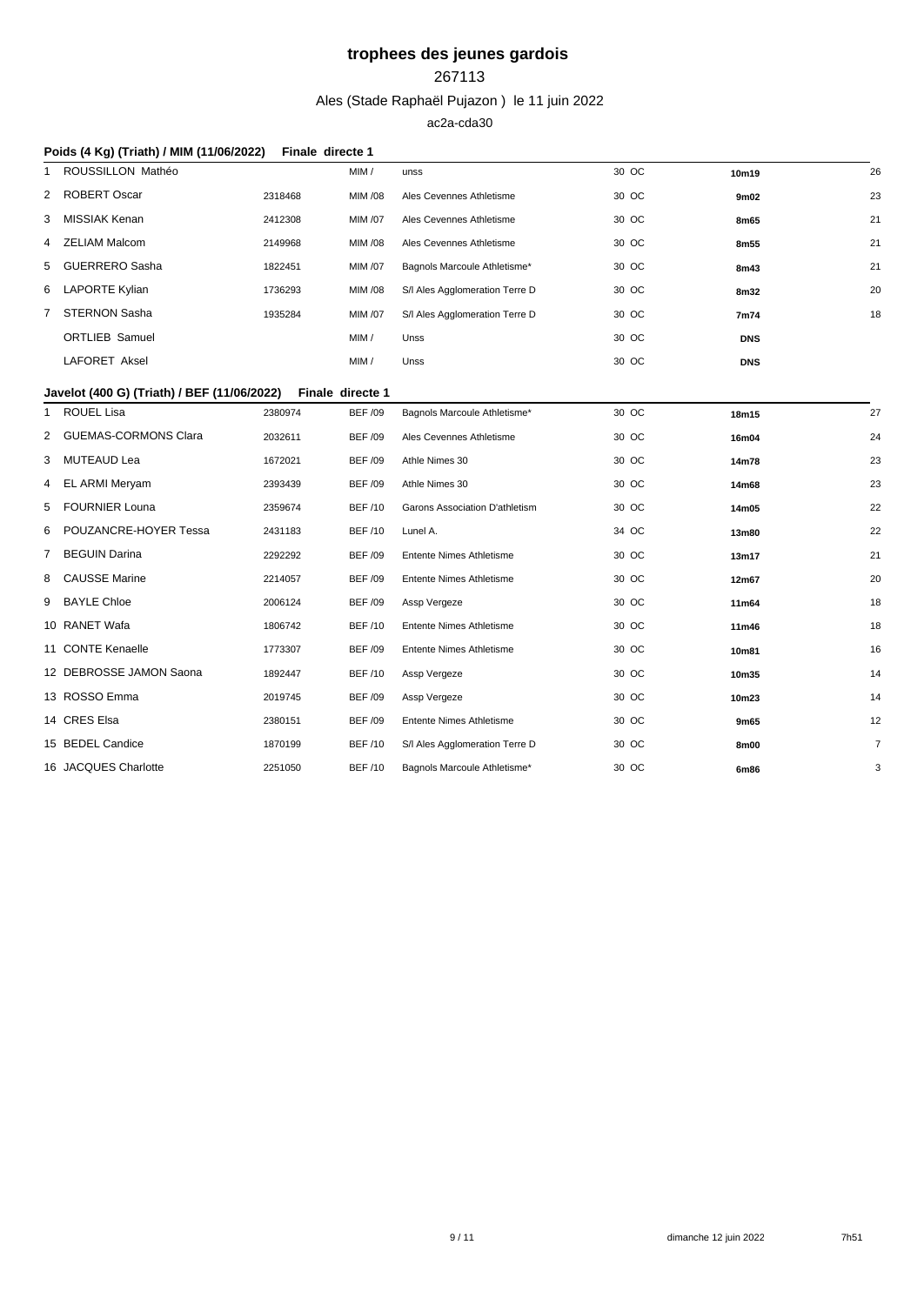#### 

### Ales (Stade Raphaël Pujazon ) le 11 juin 2022

|    | Javelot (500 G) (Triath) / BEM (11/06/2022) |         | Finale directe 1 |                                 |       |            |                |
|----|---------------------------------------------|---------|------------------|---------------------------------|-------|------------|----------------|
|    | <b>BOUCHI-LAMONTAGNE Marceau</b>            | 2322549 | <b>BEM /10</b>   | Ales Cevennes Athletisme        | 30 OC | 28m39      | 32             |
|    | 2 ZUANON Gaetan                             | 2003767 | <b>BEM /09</b>   | S/I Rochefort Sport Athletisme  | 30 OC | 21m51      | 25             |
| 3  | <b>COMMIN-PEREZ Milan</b>                   | 2359772 | <b>BEM /09</b>   | Garons Association D'athletism  | 30 OC | 20m49      | 24             |
| 4  | ICHOU Noam                                  | 1790405 | <b>BEM /09</b>   | Athle Nimes 30                  | 30 OC | 17m45      | 21             |
| 5  | <b>COMMIN-PEREZ Mathis</b>                  | 2359766 | <b>BEM /09</b>   | Garons Association D'athletism  | 30 OC | 17m21      | 20             |
| 6  | ZARAGOZA Esteban                            | 2220914 | <b>BEM /10</b>   | Athletisme Et Course Nature An  | 30 OC | 16m88      | 20             |
| 7. | <b>GRES Alexandre</b>                       | 1976791 | <b>BEM /09</b>   | Ales Cevennes Athletisme        | 30 OC | 16m60      | 20             |
| 8  | PERIER Sacha                                | 2396801 | <b>BEM /10</b>   | <b>Entente Nimes Athletisme</b> | 30 OC | 15m96      | 19             |
| 9  | <b>CARBONNEAU Tom</b>                       | 1964746 | <b>BEM /10</b>   | Athletisme Et Course Nature An  | 30 OC | 15m09      | 17             |
|    | 10 MACHOWSKI Louison                        | 1985695 | <b>BEM /10</b>   | Assp Vergeze                    | 30 OC | 14m39      | 16             |
|    | 11 CHAPTAL Mael                             | 2379784 | <b>BEM /10</b>   | Ales Cevennes Athletisme        | 30 OC | 13m77      | 15             |
|    | 12 HUISSOUX Aronn                           | 2356203 | <b>BEM /10</b>   | Garons Association D'athletism  | 30 OC | 13m57      | 14             |
|    | 13 MENSUELLE Louis                          | 2164910 | <b>BEM /10</b>   | Assp Vergeze                    | 30 OC | 13m50      | 14             |
|    | 14 PERTAYS Nathan                           | 2365684 | <b>BEM /10</b>   | Entente Nimes Athletisme        | 30 OC | 12m81      | 13             |
|    | 15 JABBARI Ayoub                            | 2318620 | <b>BEM /10</b>   | Athletisme Et Course Nature An  | 30 OC | 12m48      | 12             |
|    | 16 BENHAMLA Nael                            | 2390205 | <b>BEM /10</b>   | Ales Cevennes Athletisme        | 30 OC | 11m98      | 11             |
|    | 17 DOUSSON Benjamin                         | 2230202 | <b>BEM /09</b>   | Athle Nimes 30                  | 30 OC | 11m62      | 11             |
|    | 18 ALMANI MEJJOUTI Haron                    | 2099418 | <b>BEM /09</b>   | S/I Rochefort Sport Athletisme  | 30 OC | 10m51      | 9              |
|    | 19 MCHUGO Marc (Usa)                        | 2403850 | <b>BEM /09</b>   | Ales Cevennes Athletisme        | 30 OC | 9m19       | 6              |
|    | <b>SALLES Timeo</b>                         | 1733965 | <b>BEM /09</b>   | Athletisme Et Course Nature An  | 30 OC | <b>DNS</b> |                |
|    | <b>CRETIN Sufyan</b>                        | 2074400 | <b>BEM /09</b>   | <b>Entente Nimes Athletisme</b> | 30 OC | <b>DNS</b> |                |
|    | <b>DESWERT Terance</b>                      | 2293355 | <b>BEM /09</b>   | Assp Vergeze                    | 30 OC | <b>DNS</b> |                |
|    | Javelot (500 G) (Triath) / MIF (11/06/2022) |         | Finale directe 1 |                                 |       |            |                |
| 1  | BOBO DE LABAREYRE Ines-mar                  | 2109348 | MIF /08          | Ales Cevennes Athletisme        | 30 OC | 21m50      | 26             |
|    | 2 GUIN Rukia                                | 1698635 | MIF /08          | S/I Rochefort Sport Athletisme  | 30 OC | 19m04      | 24             |
| 3  | <b>HERMAND Oriane</b>                       | 2281084 | MIF /07          | Entente Nimes Athletisme        | 30 OC | 18m43      | 23             |
| 4  | BOSY Melody                                 | 2401609 | MIF /08          | Ca Pezenas                      | 34 OC | 16m51      | 21             |
| 5  | CAMMAL Maelys                               | 1804522 | MIF /07          | S/I Ales Agglomeration Terre D  | 30 OC | 15m33      | 20             |
| 6  | VEZINHET Elea                               | 1843907 | MIF /08          | Ca Pezenas                      | 34 OC | 14m72      | 18             |
| 7  | PETE Emma                                   | 2236288 | MIF /07          | Assp Vergeze                    | 30 OC | 12m17      | 13             |
| 8  | MACHOU Maissa                               | 2325502 | MIF /08          | Ales Cevennes Athletisme        | 30 OC | 11m14      | 11             |
| 9  | <b>BACQUELIN Capucine</b>                   | 2388571 | MIF /07          | Entente Nimes Athletisme        | 30 OC | 9m79       | 8              |
|    | 10 CHARMASSON Clara                         | 1774048 | MIF /07          | S/I Uzes Ac                     | 30 OC | 9m60       | 8              |
|    | 11 GIBOULET Amelie                          | 1792035 | MIF /07          | S/I Uzes Ac                     | 30 OC | 9m03       | $\overline{7}$ |
|    | 12 RICHARD D EMBROSIO Lili                  | 2388558 | MIF /08          | Entente Nimes Athletisme        | 30 OC | 7m27       | 3              |
|    | 13 AOUZELLEG Anais                          | 2167719 | MIF /07          | Ales Cevennes Athletisme        | 30 OC | 6m76       | $\overline{2}$ |
|    | <b>ROGRON Lyse</b>                          | 2279880 | MIF /07          | Assp Vergeze                    | 30 OC | <b>DNS</b> |                |